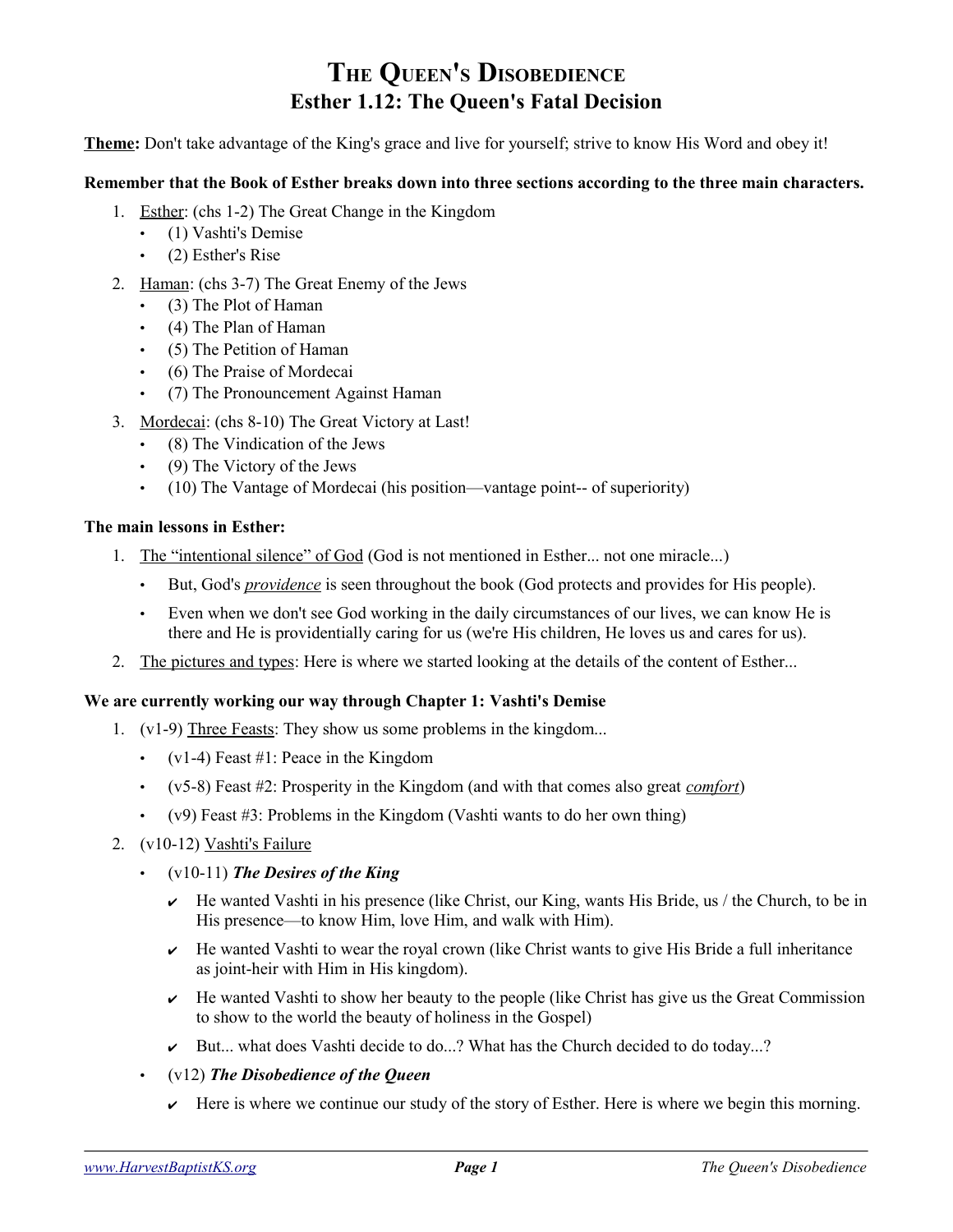#### **I. Historical Application: A very practical lesson for couples**

**A. History Book:** The Bible is, for the most part, a history book. And I think there is a very important lesson to learn in the history of Vashti and Ahasuerus as a married couple...

#### **B. This verse starts with a very important (and often fatal) word: "But." It's a word of contrast...**

- 1. The king (husband) has expressed certain desires... "*but*" the queen (his wife) has another idea.
- 2. In all honesty (sad to say), this is the word that often characterizes most marriages today: "...*but*..."
- 3. We'll be looking at this topic of marriage a little more when we get to verse 17, but let's just take a minute today to mention a couple things and hopefully learn from them.

#### **C. The will of God with regard to married couples is clear in both Testaments:**

- 1. (Gen 2.18) From the beginning God established order in the marriage relationship: He gave the man (Adam) the mission and then He gave him a wife to help meet his needs in that mission.
	- a) It wasn't a "pecking order" of superiority (the man and the woman were both equal).
	- b) But it was an order in the sense that Adam had primary responsibility to lead in the mission to be fruitful and multiply, and Eve was to help meet his needs in that mission.
- 2. (Gen 3.16) That order is clarified even more after the Fall: The man is to rule; the wife is to submit.
- 3. (1Cor 11.3) That same order in marriage and the family is seen in the New Testament.

#### **D. "But": In spite of God's clear expectations for husbands and wives, there are always problems.**

- 1. Marital problems usually start where we see them start in the Book of Esther: Vashti.
	- a) Honestly, who wants to submit to anyone? We're sinners, and (even worse) we're *American* sinners. Sinners are *rebellious* by nature and Americans are fiercely *independent*. Bad combo.
	- b) And when a woman has to submit to a man in marriage relationship... It's a struggle.
- 2. How are we doing in our church?
	- a) We know what the Bible says:
		- (1) The man is to be the head of his household and lead his family in the mission that God has given us (to be fruitful through evangelism and multiply through edification).
		- (2) The woman is to submit to the man, the head of the family; she is to *help meet his needs* so he can continue in the mission and not get distracted, discouraged, or disqualified.
	- b) Are we doing what the Bible says?
		- (1) Men: Are you leading your family in the mission (evangelism and edification)?
			- Ahasuerus gave his wife *clear instructions* (clear leadership). Are you?
		- (2) Ladies: Are you living in submission to your husbands regardless?
			- (a) The Bible never says that a woman is to submit to her husband *if* her husband is a super-spiritual, holy, evangelizing machine.
			- (b) The Bible simply states that the wife is to submit to her husband as his help-meet.
- 3. And here's a principle we'll talk about later in verse 17: Women have more power over the marriage relationship than men.
	- a) Why? Because they are in the submissive role, just like Jesus Christ took on the form of a servant in order to provide salvation for all mankind. The greater is always the servant.
	- b) Vashti had all the power in her hands to either create or avoid "marital strife" with her husband. *She* had the power, not him... The same holds true today: *1Peter 3.1-7*.
- **E. Summary:** In the historical application of Esther 1.12, we can see a very practical application.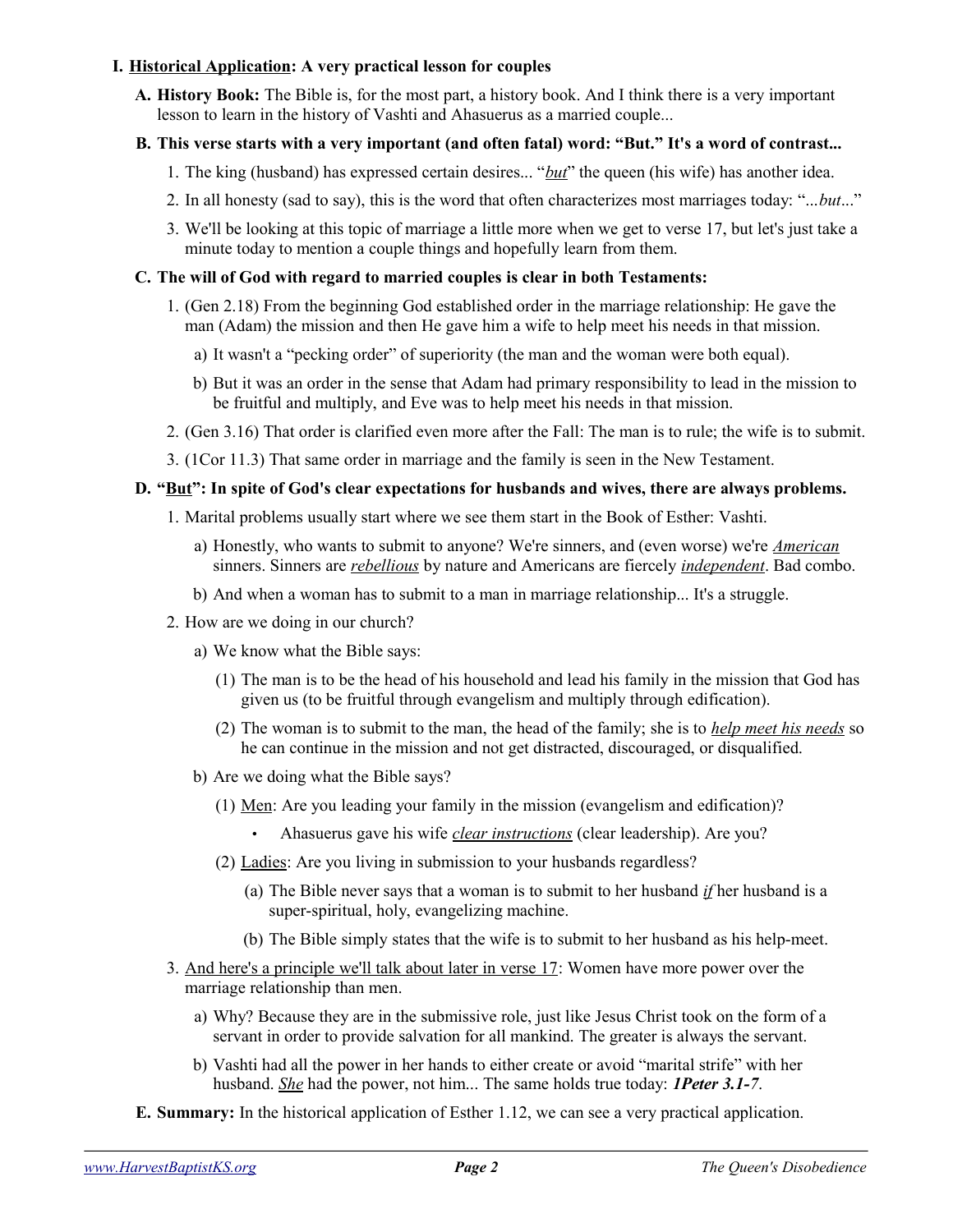#### **II. Doctrinal Application: A very good picture of the Church today**

#### **A. In the history recorded in the Bible, we can often see a doctrinal/prophetic picture of God's plan for His kingdom and His people.**

- 1. Vashti is a Gentile queen that does not want to obey the king's word.
- 2. She is a picture of another Gentile Bride who also refuses to obey the Word of the King: She is a doctrinal and prophetic picture of the Church of the last days right before the Rapture.

#### **B. Think, first, about Vashti's** *attitude* **that we see come out in her disobedience to the king.**

- 1. Vashti knows she's the queen, the wife of the king. She has a certain level of *confidence* in her position and privileges because of her relationship to Ahasuerus.
- 2. She has a *security* in her relationship with him... and *she takes advantage of it*.

#### **C. Our King, the Lord Jesus Christ, has also expressed His desires for His Bride, the Church.**

- 1. But most people who call themselves Christians today are like Vashti: The refuse to submit to and obey the King. Why is that...?
- 2. I think the answer is simple: Just like Vashti, the Church today feels a certain amount of "security" in her relationship to Christ... and they take advantage of that.
	- a) Today, during the Church Age (the "Age of Grace"), we enjoy a security with the King that others in biblical history do not. We call it "eternal security."
		- Once we are born again, we cannot be unborn. When we're saved, we're eternally secure.
	- b) And though it's sad to say, it's true: We have become like Vashti.
		- (1) Because we feel confidence in our relationship to the King ("*I have liberty in Christ... I can never lose my salvation...*"), we take advantage of it.
		- (2) There are Christians today who think they can live the way they want to (like Vashti: according to their own whims and preferences, obeying or disobeying the King and His Word). And they think they can do that without consequence.
	- c) Vashti took advantage of her relationship to her husband the king (a man who is depicted as a decent and generous leader in Esther 1).
		- (1) And it appears she did so thinking that there would be no consequences.
		- (2) Or at least she didn't care about the consequences.
	- d) And today the vast majority of people who go to church on Sundays do the very same thing.
		- (1) They think nothing of the Word of the King. They disobey that Word simply because they don't want to submit—simply because it doesn't fit in with what they want to do.
		- (2) And they think that because they have "eternal security" with their King, that there will be no consequences.
		- (3) (v19) But there are consequences... Our decisions, our actions, our mouths, our lifestyles, our commitment or lack thereof... all of it... our submission to the Word of the King or our decisions to not submit... it all has lasting consequences.

#### **D. What is sad and pathetic in this:** The king (and our King) doesn't ask anything difficult.

- 1. The king (King) wants his queen to be with him (in his presence); he wants her to wear the royal crown (reign with him); and he wants her to show her beauty as queen to the world.
- 2. What is there in those three things that is wrong or difficult? Nothing.
- 3. But Vashti, like the Church of these last days, simply *refused* to obey the word of the king. And that decision to not obey the Word will have some pretty harsh consequences very soon.
- **E. There is one more application of this passage we need to mention:** Historical, Doctrinal, and...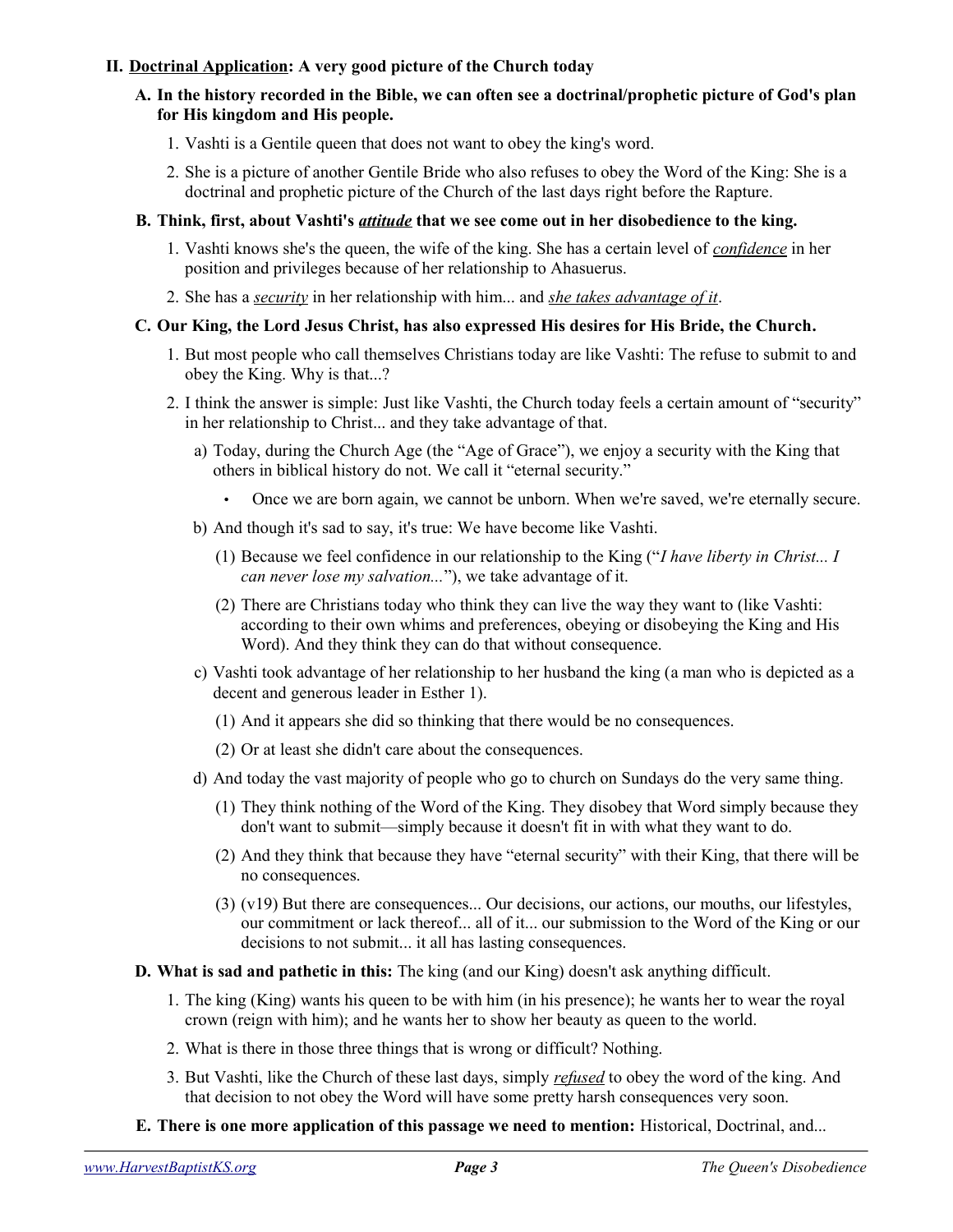#### **III. Personal Application: A very important step for a lost person**

#### **A. Remember that there is another set of pictures and types in the story of Esther.**

- 1. The king, *Ahasuerus*, is the person in charge of the kingdom: He is a picture of the *soul* (the part of a person that is uniquely "him"—mind, will, and emotions). The soul makes the decisions.
- 2. *Vashti* is a picture of man's *natural spirit*, before salvation (before converting to Christ).
- 3. And Vashti's disobedience is very important: It let's the king know that he has some serious problems in his kingdom...

#### **B. Vashti: As a picture of the natural spirit of sinful man...**

- 1. She is proud, haughty, arrogant, rebellious, self-centered, and disobedient.
- 2. She wants to follow her own desires and whatever is right in her own eyes *in spite of* the desires of the king (you; your soul).
- 3. (Eph 2.1-3) Before Christ, we were "children of disobedience." That is man's natural spirit!

#### **C. Ahasuerus: As a picture of our soul (of "us" living inside these bodies)...**

- 1. The king has certain desires (we saw three in our passage). His desires are nothing bad or difficult.
- 2. But, when he makes his desires known, Vashti has other ideas that are the complete opposite of the king's desires.
- 3. (1Cor 14.32) And remember that God's plan and design is that the *spirit* be subject unto the person, that the spirit be subject unto the soul (not the other way around!).

#### **D. The Picture: Vashti's disobedience to King Ahasuerus is a picture of a lost man trying to do good (trying to get his life "straightened out" to do that which is good and right and correct).**

- 1. It's like a lost person trying to stop sinning—trying to straighten out his life and do what is right.
	- a) He may want to change certain behaviors or get rid of certain habits or vices. But, he can't.
	- b) The soul of the lost man (his mind, will, emotions; *he himself*) says: "*I'm going to do this*" or "*I'm going to stop doing that.*"
	- c) And Vashti (his natural spirit)... has a mind of her own! She simply refuses: "*No.*"
- 2. There is only one thing to do with Vashti (with your natural spirit): (v19) Get her off the throne!
	- a) Divorce her. Separate from her. Throw her off the throne and out of your life!
	- b) We call that "*repentance*": A change of direction in the kingdom...

#### **Conclusion:**

#### **Personal Pictures and Types: This is a good thing!**

- Up until now everything has been nice and shiny: Peace, prosperity, and comfort in the kingdom.
- But now Ahasuerus has discovered a major problem in his kingdom, and the problem is Vashti! And now that he knows about it... *he can do something about it*!
- That's exactly what needs to happen in the life of a lost man...
	- $\triangleright$  For most lost people we know, their lives are characterized by the same things: Peace, prosperity, and comfort.
	- $\sim$  But what a blessing when that sinful, rebellious, natural spirit rises up in defiance to their desires!
		- They want to clean things up... They want to do good... And they can't. Vashti says, "No!"
		- And now... the party's over!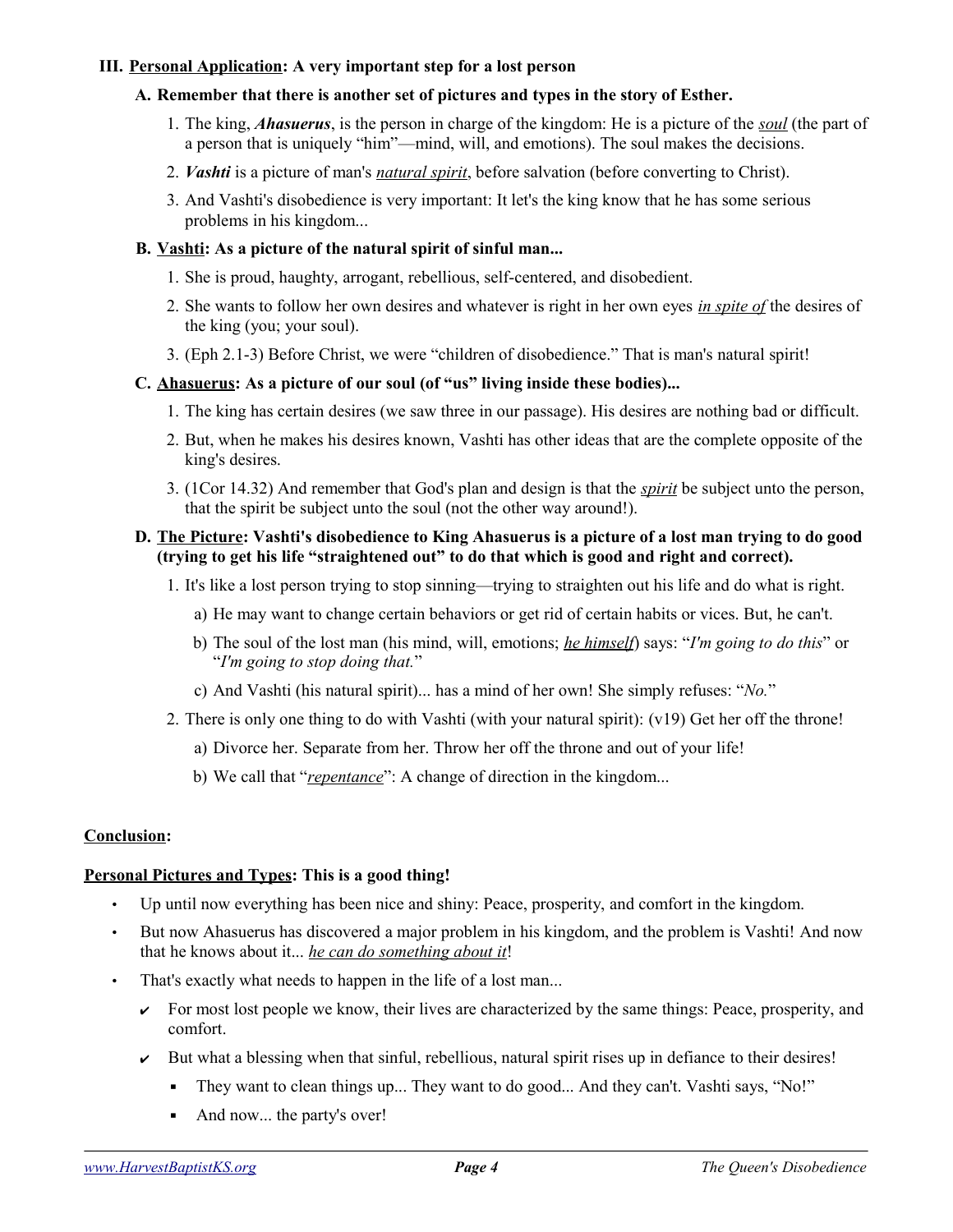- (v12b) And just like the king was wroth and angry, a lost person needs to feel that frustration and hopelessness of not being able to do good (to do what he knows his Creator requires of him).
	- $\sim$  That's the first step toward salvation because you have to know something is wrong before you look for a solution to make it right.
		- You have to know your sin, your sins, and your sinful nature.
		- You have to know that you cannot do the good you should.
	- $\sim$  Only then will you repent and get Vashti off the throne and out of your life.
	- ✔ And you have to get Vashti (the rebellious natural spirit) *out* before God can place Esther (a new spirit) on the throne.
- So, in our personal pictures and types in the Book of Esther, good things are happening!

#### **Doctrinal/Prophetic Pictures and Types: A good but sad picture of modern Church...**

- The disobedient, self-centered, rebellious Gentile bride, Vashti, is about to be "raptured" out of the story in judgment because she refused to submit to and obey the word of the king. That's us (the Church)!
- And so there is a very important message for us here today (and I'll use Dave's sermon on Jude 3-4):
	- $\checkmark$  (Jude 4) Church leaders today are taking advantage of God's grace (His goodness and His provision), and because of that Christendom has been led into apostasy.
	- $\checkmark$  (Jude 3) So don't follow them... don't be like them... don't be a Vashti!
		- And don't let this church become another Vashti (there are already too many *me-churches* out there; let's not be another one!).
		- Rather: Contend for the faith!
			- Fight for *sound doctrine* and *holy living*!
			- Strive to *know* the Word of our King and to *obey* it.
			- Read your Bible (know it!) and do what it says (obey it!).
			- Because if we don't... we'll do what's right in our own eyes just like Vashti (and just like so many other "churches" that plague Christianity with their self-centered, apostate ministries).

**Theme:** Don't take advantage of the King's grace and live for yourself; strive to know His Word and obey it!